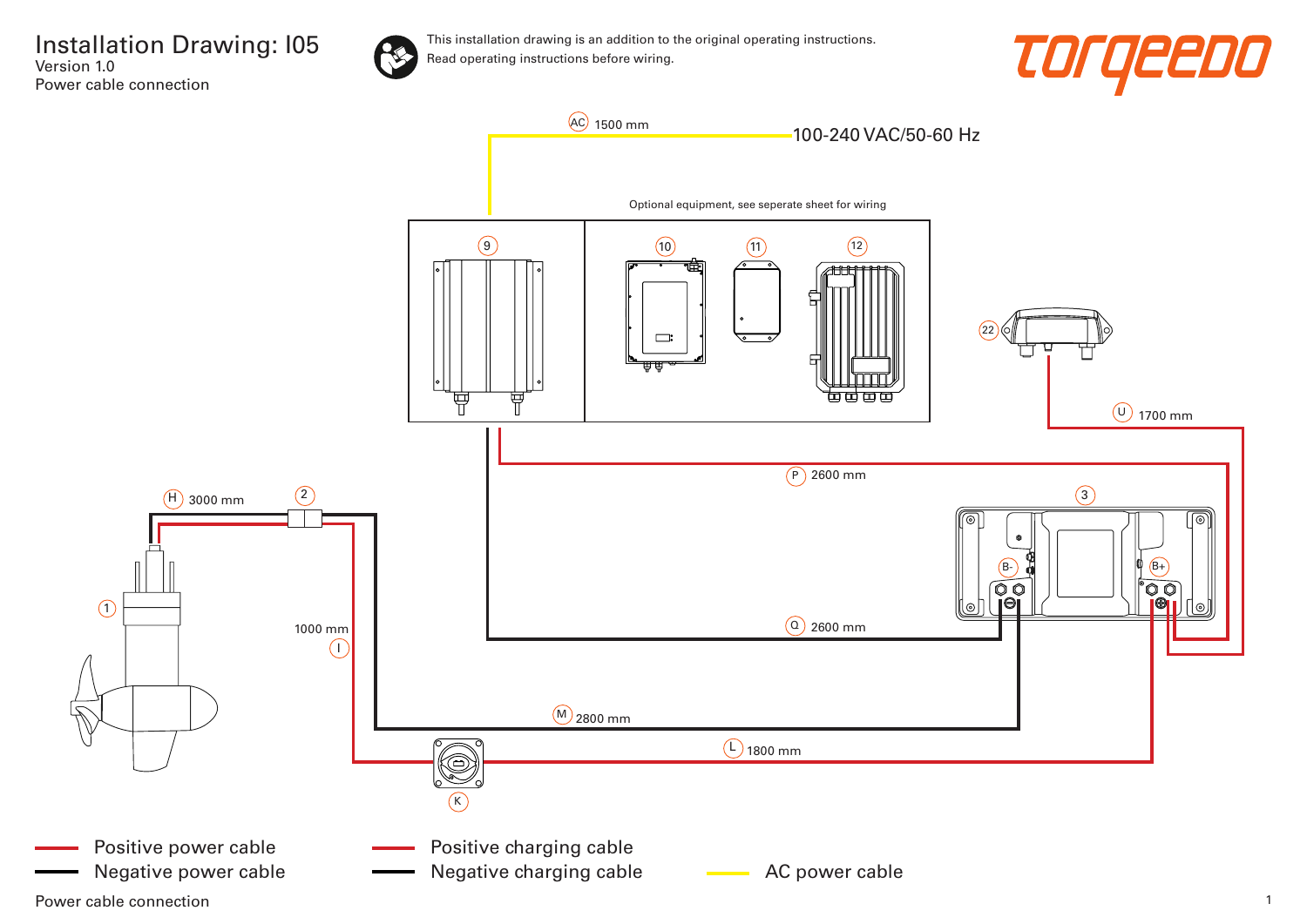Installation Drawing: I05 Version 1.0 System ground connection









<sup>25</sup> mm2 grounding cable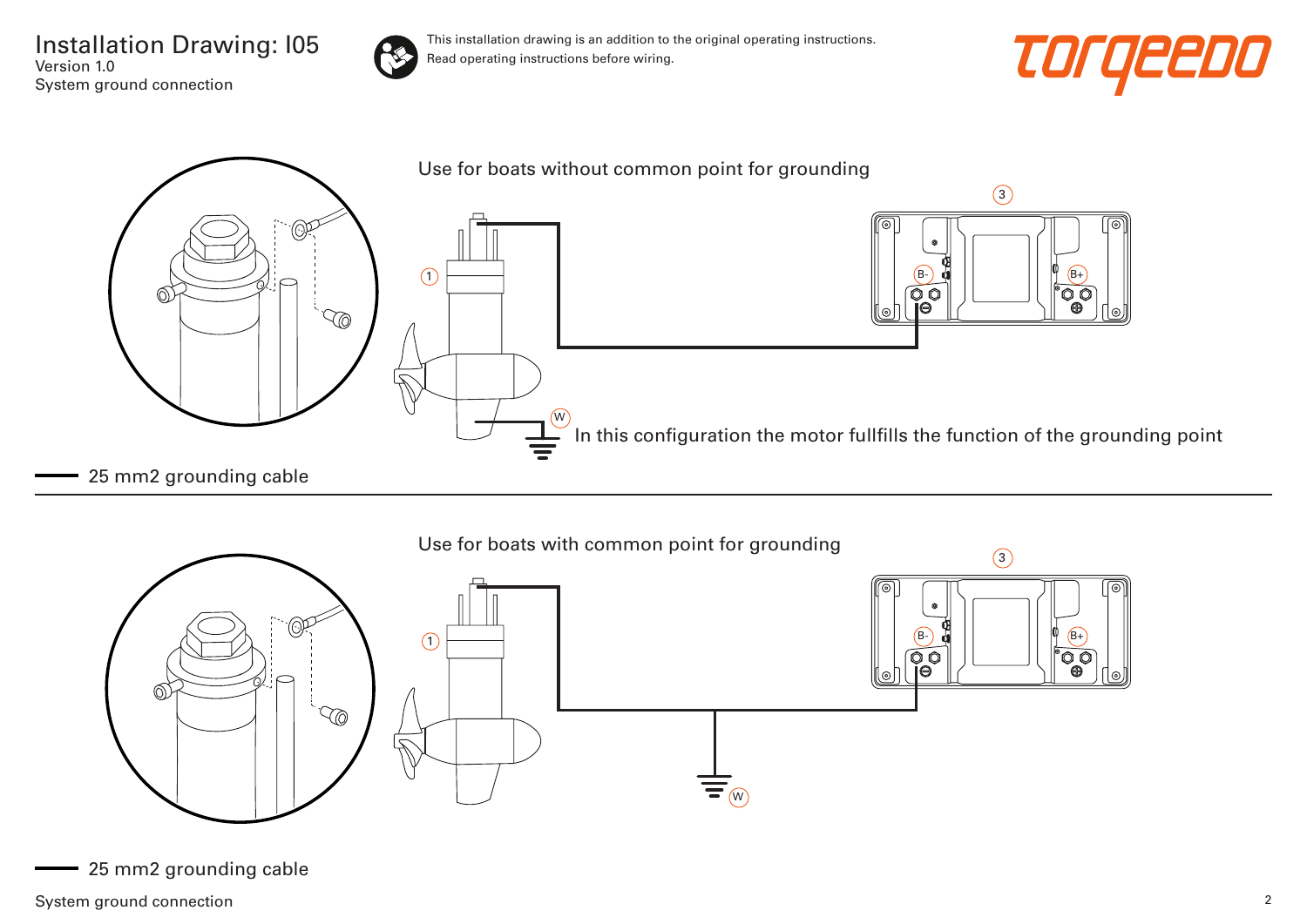Installation Drawing: I05 Version 1.0 System ground connection



This installation drawing is an addition to the original operating instructions. Read operating instructions before wiring.





In case the charger is permanently installed in the boat, the charger housing or its AC PE and battery minus pole must be connected to the common grounding point. The AC connection requires specialist knowledge and may only be carried out by qualified personnel. If necessary, have the planning and installation carried out by a specialist.

**NOTE!** To charge the batteries in the boat, a land connection in the boat with galvanic isolator or isolation transformer is required according to applicable national requirements (e.g. DIN EN ISO 13297, ABYC E-11).



25 mm2 grounding cable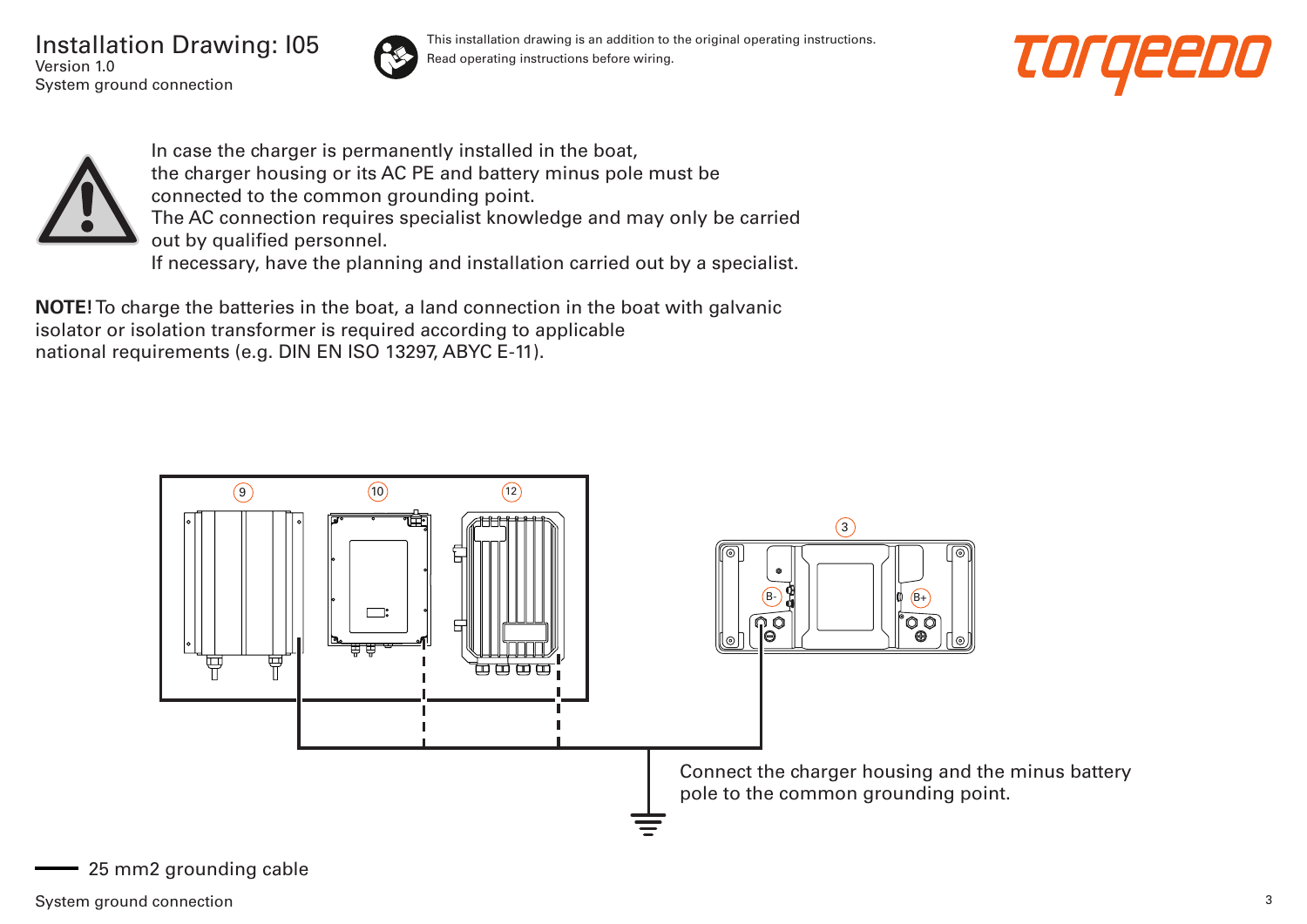



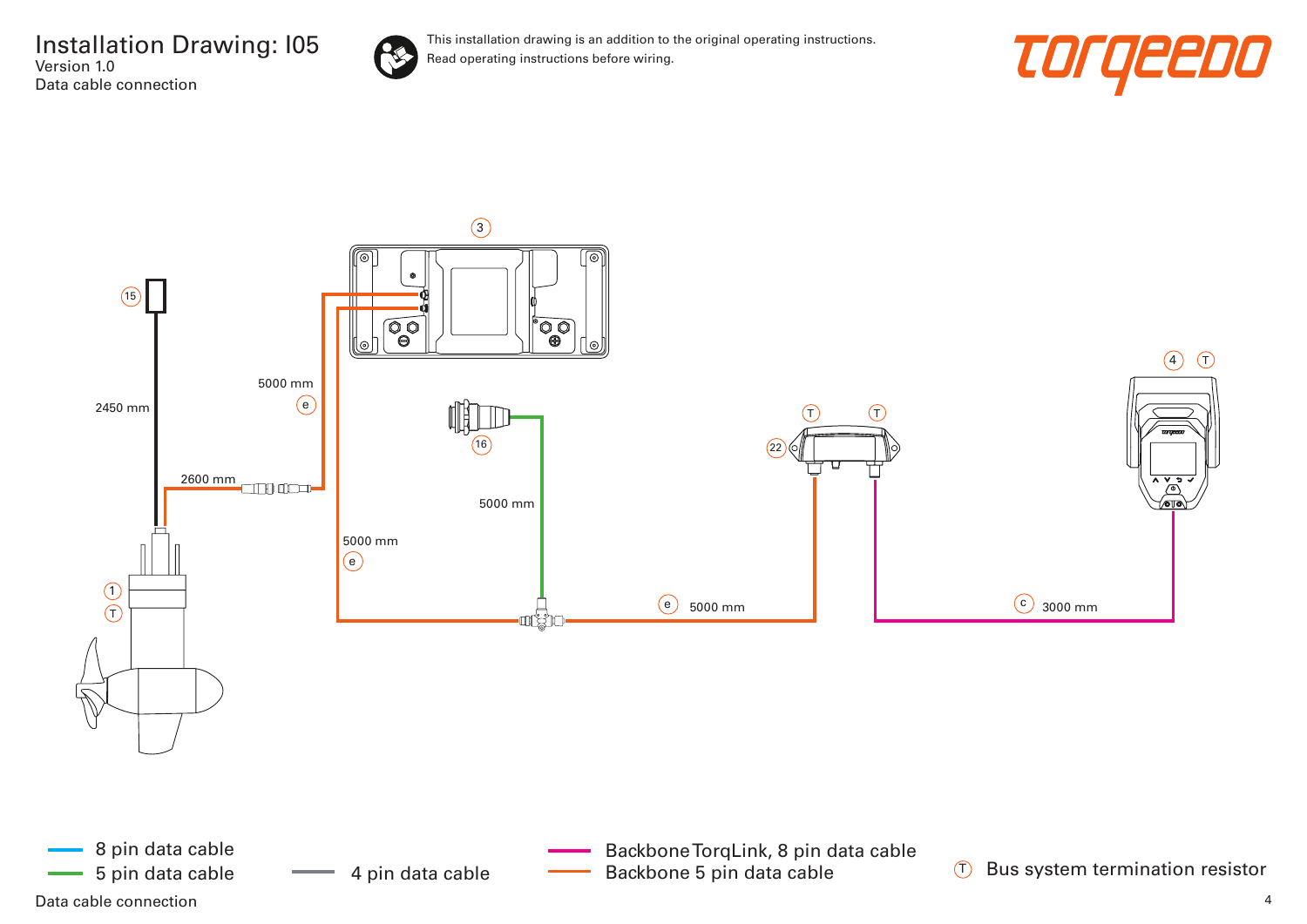## Installation Drawing: I05 Version 1.0 Bill of material/Legend/Information





| Pos.             | Item number                  | Name                                      | <b>Remarks</b>                                                                                                                                |
|------------------|------------------------------|-------------------------------------------|-----------------------------------------------------------------------------------------------------------------------------------------------|
| $\mathbf{1}$     | 1268-00                      | Cruise 3.0 FP                             |                                                                                                                                               |
| H, I, K,<br>L, M |                              | Cable set with battery switch             | See picture for cable length                                                                                                                  |
| $\overline{2}$   |                              | Power connector                           | max. 175 A                                                                                                                                    |
| e                |                              | Backbone cable 5-pin                      | 5000 mm                                                                                                                                       |
| 15               | 036-00566                    | GPS sensor with cable                     | Cable 2450 mm                                                                                                                                 |
|                  |                              |                                           |                                                                                                                                               |
| 3                | 2106-00                      | Power 24-3500                             | Select TorqLink-Battery in throttle menu!                                                                                                     |
| e                |                              | Backbone cable 5-pin                      | 5000 mm                                                                                                                                       |
|                  |                              |                                           |                                                                                                                                               |
| 16               | 2304-00                      | On/Off Switch Power 24-3500<br>with cable | 5000 mm<br>Use to switch the Power 24-3500 on/off manu-<br>ally, if not in use the Power 24-3500 switches<br>off automatically after 24 hours |
|                  |                              |                                           |                                                                                                                                               |
| W                |                              | System ground                             | min. 25 mm2, not included                                                                                                                     |
|                  |                              |                                           |                                                                                                                                               |
| $\overline{4}$   | 1976-00                      | <b>TorgLink Throttle</b>                  |                                                                                                                                               |
| C                |                              | Backbone TorgLink cable 8-pin             | 3000 mm                                                                                                                                       |
|                  |                              |                                           |                                                                                                                                               |
| 9                | 2206-20; 2206-30;<br>2206-40 | Charger Power 24-3500                     | 350W                                                                                                                                          |
| P                |                              | + DC charge cable                         | 2600 mm; Do not extend!                                                                                                                       |
| Q                |                              | - DC charge cable                         | 2600 mm; Do not extend!                                                                                                                       |
| $B+$             |                              | + Battery pole                            |                                                                                                                                               |
| <b>B-</b>        |                              | - Battery pole                            |                                                                                                                                               |
| <b>AC</b>        |                              | AC power cable                            | 1500 mm                                                                                                                                       |
|                  |                              |                                           |                                                                                                                                               |
|                  | 2217-00                      | TorqLink gateway set                      |                                                                                                                                               |
| 22               | 000-00858                    | Gateway                                   |                                                                                                                                               |
| U                |                              | Gateway Power cable                       | 1700 mm                                                                                                                                       |
| f                |                              | Adapter T-Cable 5-pin                     | 200 mm                                                                                                                                        |
| e                |                              | Backbone cable 5-pin                      | 5000 mm                                                                                                                                       |
| 13               | 000-00876                    | TorgLinkTerminator                        | <b>Bus termination resistor</b>                                                                                                               |
| 18               |                              | On/Off switch with cable                  | 2000 mm                                                                                                                                       |

| Pos.               | Item number | Name                                          | Remarks                 |  |  |
|--------------------|-------------|-----------------------------------------------|-------------------------|--|--|
| Optional equipment |             |                                               |                         |  |  |
|                    |             |                                               |                         |  |  |
| 10                 | 2210-00     | Fast Charger Power 24-3500                    | 1700W                   |  |  |
| P                  |             | + DC charge cable                             | 2400 mm; Do not extend! |  |  |
| $\Omega$           |             | - DC charge cable                             | 2400 mm; Do not extend! |  |  |
| $B+$               |             | + Battery pole                                |                         |  |  |
| $B -$              |             | - Battery pole                                |                         |  |  |
| <b>AC</b>          |             | AC power cable                                | 2000 mm                 |  |  |
|                    |             |                                               |                         |  |  |
| 11                 | 2207-00     | Solar charge controller<br>Power 24-3500      |                         |  |  |
| P                  |             | + Charge cable                                | 1000 mm                 |  |  |
| $\Omega$           |             | - Charge cable                                | 1000 mm                 |  |  |
| $\mathsf{R}$       |             | + Input solar cable                           | 1000 mm                 |  |  |
| S                  |             | - Input solar cable                           | 1000 mm                 |  |  |
|                    |             |                                               |                         |  |  |
| 12                 | 2211-00     | Fast solar charge controller<br>Power 24-3500 |                         |  |  |
| P                  |             | + Charge cable                                | 300 mm                  |  |  |
| P <sub>1</sub>     |             | + Charge cable                                | 2200 mm                 |  |  |
| $\Omega$           |             | - Charge cable                                | 2500 mm                 |  |  |
| 21                 |             | Fuse                                          | 100 A/58 V              |  |  |
| $\mathsf{R}$       |             | + Input solar cable                           | not included            |  |  |
| S                  |             | - Input solar cable                           | not included            |  |  |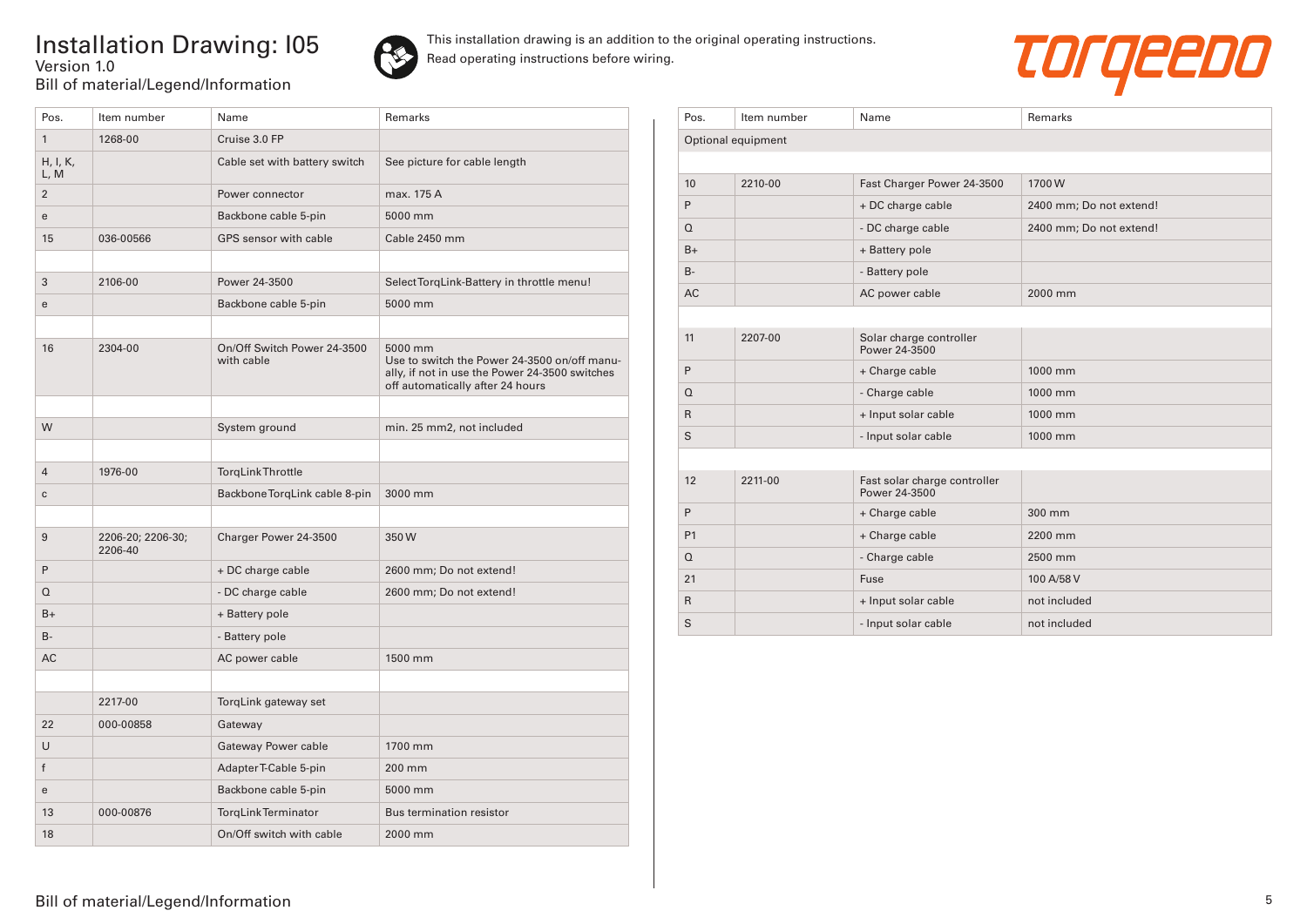

This installation drawing is an addition to the original operating instructions.

Read operating instructions before wiring.



Connect the cruise motor and terminator to each end of the backbone.

The TorqLink bus system requires a terminator (terminating resistor) at both ends of the backbone in order to function correctly.

One of the terminators is located in the "Terminator Single", "Terminator Twin", "Throttle 1918-00", "Throttle 1976-00" , the other is built into the cruise motor. Therefore, when installing, make sure that the components "Terminator" and "Cruise motor" are each connected to one end of the backbone. The connection position of the remaining components on the backbone can be freely selected.

Keep the following points in mind when planning:

- An earthing point is required for your Torqeedo system. Take into account the connection and the cables required for this in your planning. The required cable cross-sections can be found in the section Tools, equipment and material.
- First determine and plan the installation positions of all components.
- Measure the required length of the TorqLink backbone.<br>• Measure the lengths of all required stub lines (cable co
- Measure the lengths of all required stub lines (cable connection between component and TorgLink backbone).
- When planning, please note that TorqLink drop cables must not be extended. If necessary, plan the TorqLink backbone so that the components can be connected through the TorqLink drop cable without an extension. If necessary, extend the TorqLink backbone to connect a component that is far away; you can find corresponding extensions in our accessories catalogue.
- Cables must be fixed every 400 mm, plan attachment material. In places where fastening is not possible, a scuff guard must be fitted.
- Openly laid cables (e.g. inflatable boat) must be protected with chafing protection, plan sufficient material.
- When planning, please note not to bundle power cables with data or antenna cables (e.g. radios) for other loads.
- Observe the minimum bending radius of the cables when planning.
- If a second earthed onboard power system is available, ensure that both systems use a common earthing point.
- Live parts must be fitted or installed with protection against accidental contact; the necessary installation space must be taken into account during the planning stage.
- Always connect batteries as the last component to the system to avoid short circuits and voltage peaks.
- Do not extend drop cables, extend backbone if necessary.
- Protect plugs and contacts against contamination before installing them.
- Do not pull at the cables.
- Do not twist cables.
- Do not install cables in permanently wet areas such as bilges.
- Install cables free of chafing and not around sharp edges, if necessary, attach chafing protection.<br>• Maintain bending limits
- Maintain bending limits.
- Install plug connections free of tension and load.

Observe the minimum bending radius when laying all cables:



| Torgeedo data cable  | 8 x diameter                                 |
|----------------------|----------------------------------------------|
| Torgeedo power cable | 8 x diameter                                 |
| Farth cable          | see cable manufacturer's specifica-<br>tions |
| Other power cables   | see cable manufacturer's specifica-<br>tions |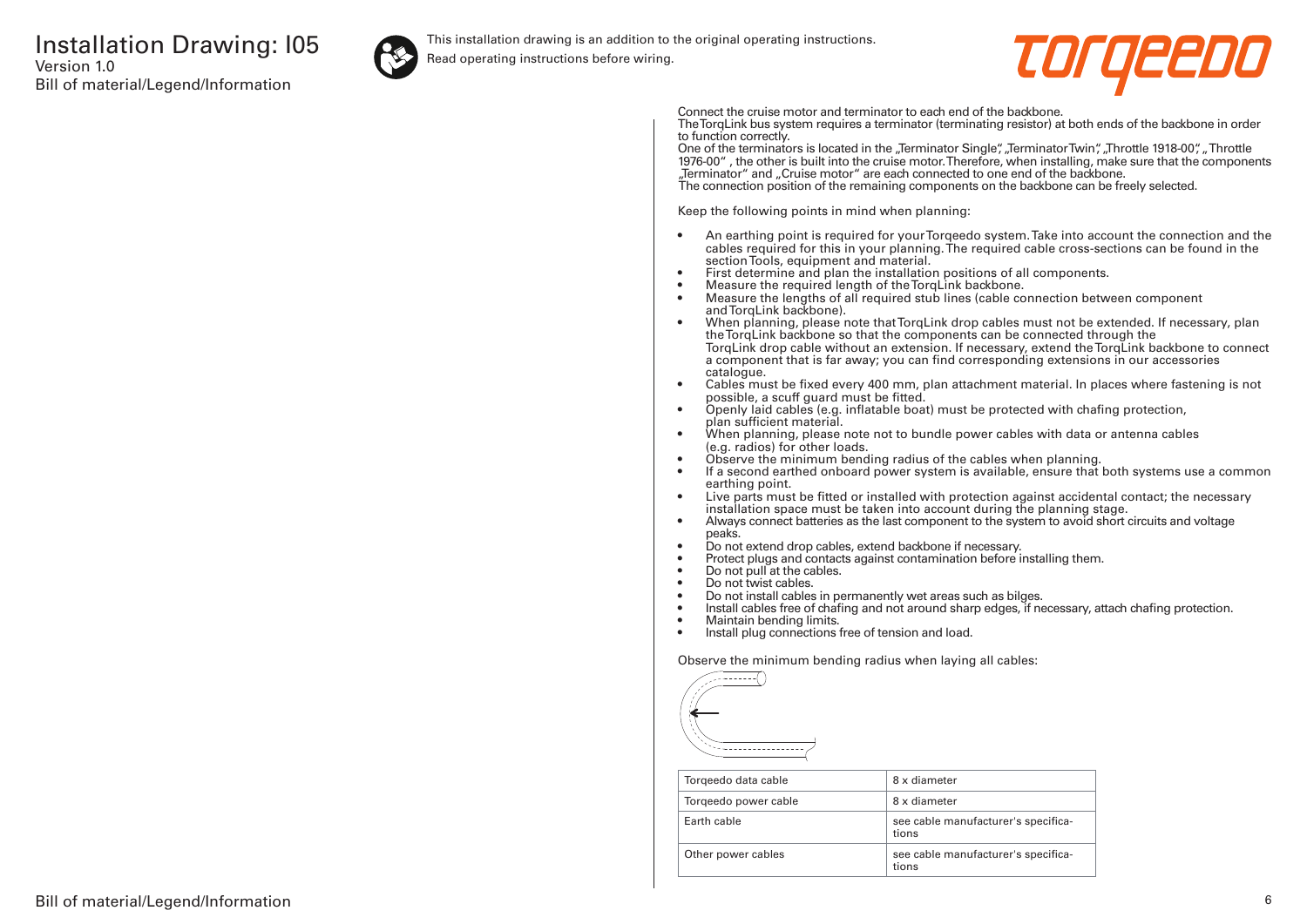

This installation drawing is an addition to the original operating instructions. Read operating instructions before wiring.





Power cable connection  $\overline{7}$ Positive power cable Negative power cable **AC AC power cable** AC power cable Negative charging cable

Positive charging cable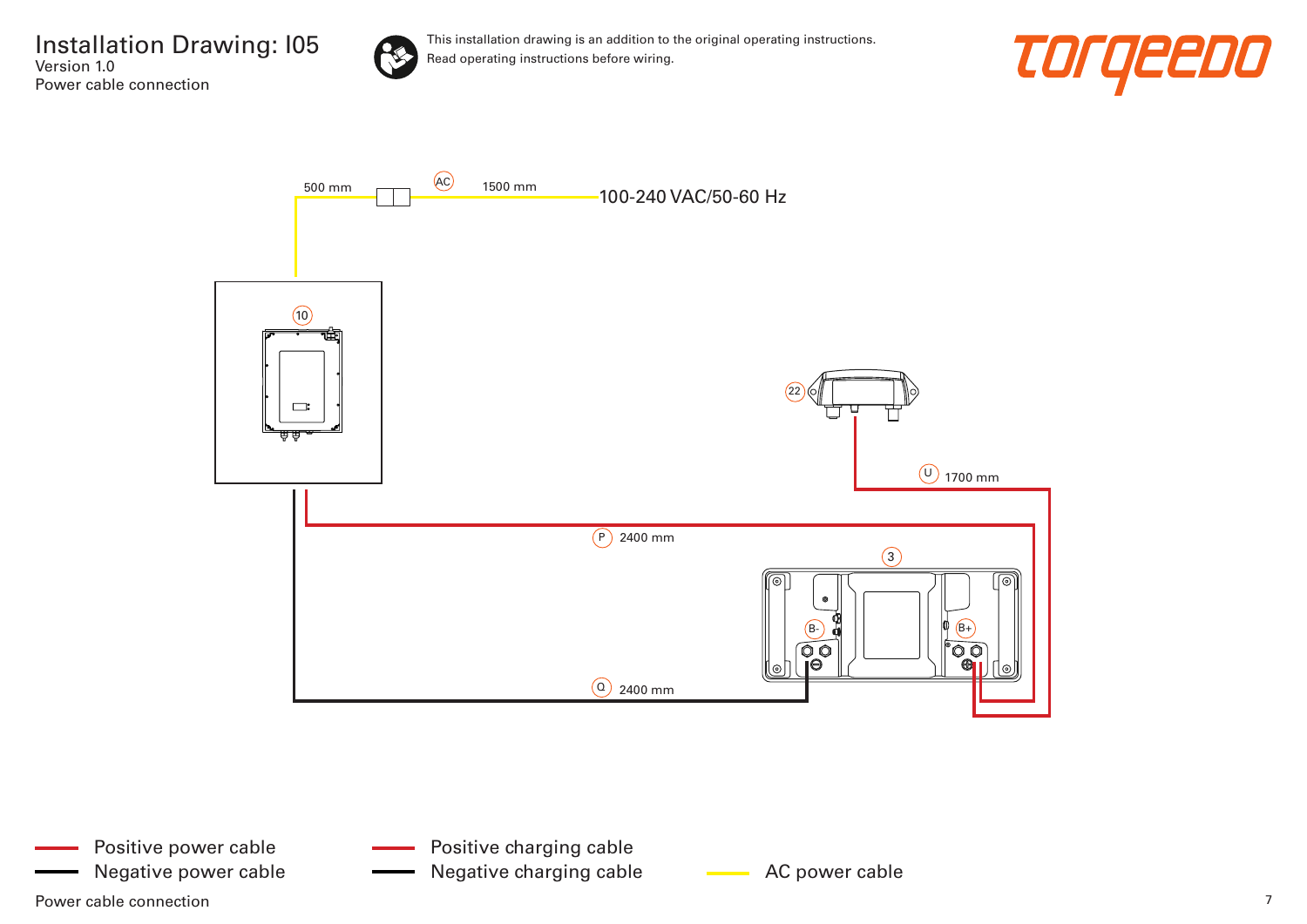

This installation drawing is an addition to the original operating instructions. Read operating instructions before wiring.





Power cable connection and the connection of the set of the set of the set of the set of the set of the set of the set of the set of the set of the set of the set of the set of the set of the set of the set of the set of t Positive power cable

Positive charging cable

Negative power cable **AC AC power cable** Negative charging cable **AC** power cable